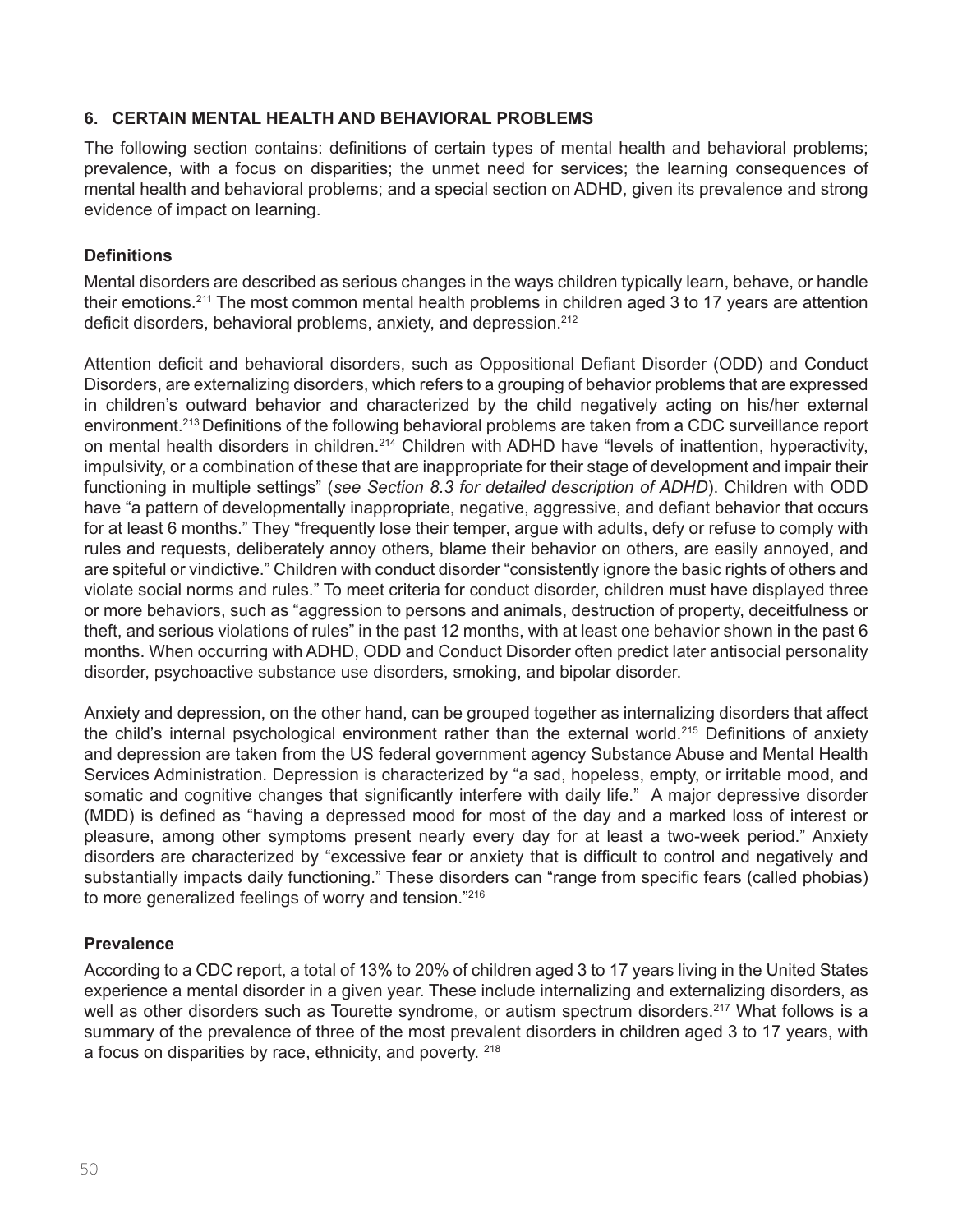It is important to note that in recent literature a growing concern has emerged, of inaccuracy in the diagnosis of mental health problems due to racial bias. Two important examples of this issue are: the over diagnosis of Conduct Disorders and the under diagnosis of ADHD in black children and Hispanic children. Conduct Disorder has been over diagnosed in urban, low-income, adolescents of Hispanic and African American race. In contrast, white children with comparable behaviors tend to be diagnosed with mood, anxiety, or developmental disorders.219 Recent literature has pointed out that black children and Hispanic children are less likely to be diagnosed with ADHD compared with white children<sup>220,221</sup> and black children are more likely to receive a diagnosis of Conduct Disorder than that of ADHD.<sup>222</sup> Furthermore, black children and Hispanic children with ADHD are less likely to be using medication, compared with white children.<sup>223,224</sup>



**Behavioral disorders**: According to the 2011/12 National Survey of Children's Health, the "lifetime prevalence" of behavioral disorders in children aged 2 to 17 years (as reported by a parent or caregiver) was 4.1%, including 3.2% of children who had the disorder at the time of the survey ("current prevalence") and an additional 0.9% of children who had had the disorder at some point in the past, but not at the time of the survey. The prevalence rates for black children (5.5% for lifetime prevalence and 4.4% for current prevalence) were higher than the rates for Hispanic children (3.8% for lifetime prevalence and 3.0% for current prevalence) and white children (4% for lifetime prevalence and 3.1% for current prevalence). The prevalence of lifetime diagnosis and current diagnosis were also at least 50% higher for children who came from households where the highest education level of the adult was less than high school compared with households where the education level was more than high school (lifetime 5.1 vs. 3.4%, current 4.2% vs. 2.6%). Finally, the lifetime prevalence was 6.9% for children in households below the Federal Poverty Level (FPL), 4.9% for children in household between 100-200% FPL, 3.5% for children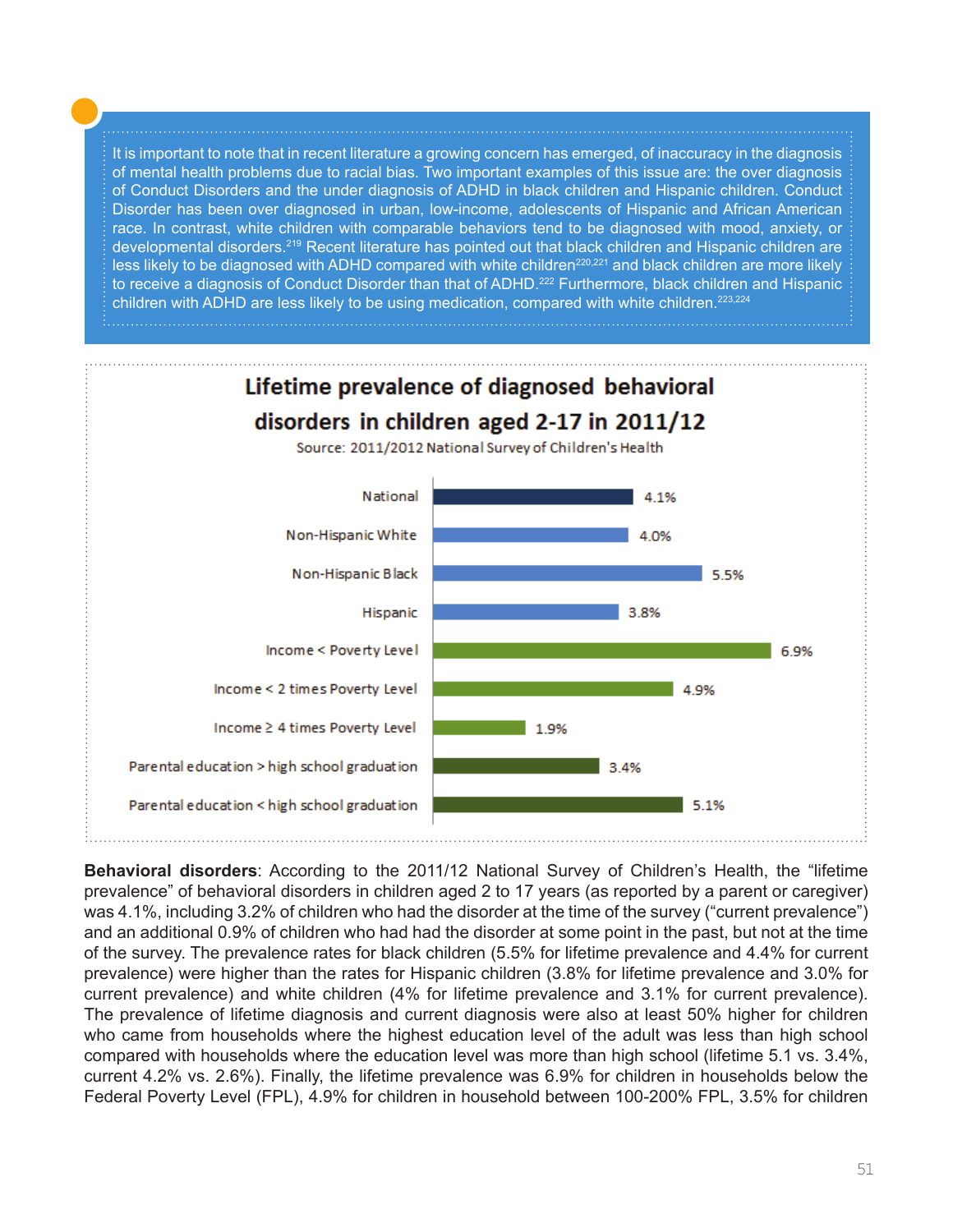in households above 200% FPL and 1.9% for children in households that are at least 4 times the FPL. A similar trend appears in the current prevalence with the three groups having a current prevalence of 5.9%, 3.8%, and 2.6% respectively.225

**Depression:** According to the 2011/12 National Survey of Children's Health, lifetime prevalence of depression was 3.8% and current prevalence was 2.2% in children aged 2-17. The lifetime prevalence of depression was slightly higher for white children (4.0%) than for black (3.6%). The current prevalence was the same at 2.3% for both white and black children. Hispanic children had the lowest prevalence for both lifetime and current prevalence (3.4% and 1.7% respectively). The lifetime and current prevalence of depression diagnosis were higher for children from households where the highest education level of the adult was less than high school compared with households where the education level was more than high school (lifetime 4.5 vs. 3.4%, current 2.7% vs. 1.9%). Finally, the lifetime prevalence was 5.6% for children in households below the FPL, 4.2% for children in household between 100-200% FPL, and 3.5% for children in household above the 200% FPL. A similar trend appears in the current prevalence with the three groups having a prevalence of 3.5%, 2.5%, and 2.0% respectively. $^{226}$ 

**Anxiety:** According to the 2011/12 National Survey of Children's Health, lifetime prevalence of diagnosed anxiety was 5.0%, and current prevalence was 3.3% in children aged 2-17. The proportion white children who ever received a diagnosis of anxiety (6.6%) was higher than that of black children (3.2%) and Hispanic children (3.4%). The current prevalence of anxiety was higher for white children (4.4%), than for while Hispanic (2.0%), and black children (2.3%). When looking at level of household education, the prevalence of lifetime and current diagnosis was higher for children whose highest educational level in the household was more than high school compared to less than high school (lifetime 5.6% vs. 3.4%, current 3.7% vs. 2.3%). Finally, the lifetime prevalence was 5.5% for children in households below 100% FPL, 5.5% for children in household between 100-200% FPL, and 4.5% for children in household above 200% FPL. For the current prevalence, the three groups have a prevalence of 3.9%, 3.6%, and 3.0%, respectively.<sup>227</sup>

In summary, the diagnoses of behavioral disorders, depression, and anxiety are more prevalent in children from poorer families. Children from families with lower educational attainment have higher rates of behavioral problems and depression, while the prevalence of anxiety is higher for children from families with higher educational attainment. The prevalence of these conditions varies by race and ethnicity. The rate of diagnosis of behavioral or conduct problems are highest among black children. For depression, while rates don't vary much among white, black and Hispanic children, white children have the highest rate. For anxiety, white children have a substantially higher rate, compared with black children and Hispanic children.

## **Unmet need for services**

Childhood mental disorders can be treated and managed through the use of mental health services and, in some instances, medication. However, often, their impact on vulnerable children is magnified due to poor access to services. According to a study of a nationally representative sample of children aged 6 to 17 years who need mental health services, after adjusting for other sociodemographic factors, Hispanic children are significantly less likely to receive mental health care, compared with white children.<sup>228</sup> Furthermore, a study on trends in children's mental health care access from 2002 to 2007 finds persistent racial/ethnic disparities in three measures of access to mental health care: any mental health care, any outpatient mental health care, and any psychotropic drug use.<sup>229</sup> According to the 2011/2012 National Survey of Children's Health, as shown in the following chart, only 61% of children with emotional, developmental, or behavioral problems for which they needed treatment actually received treatment.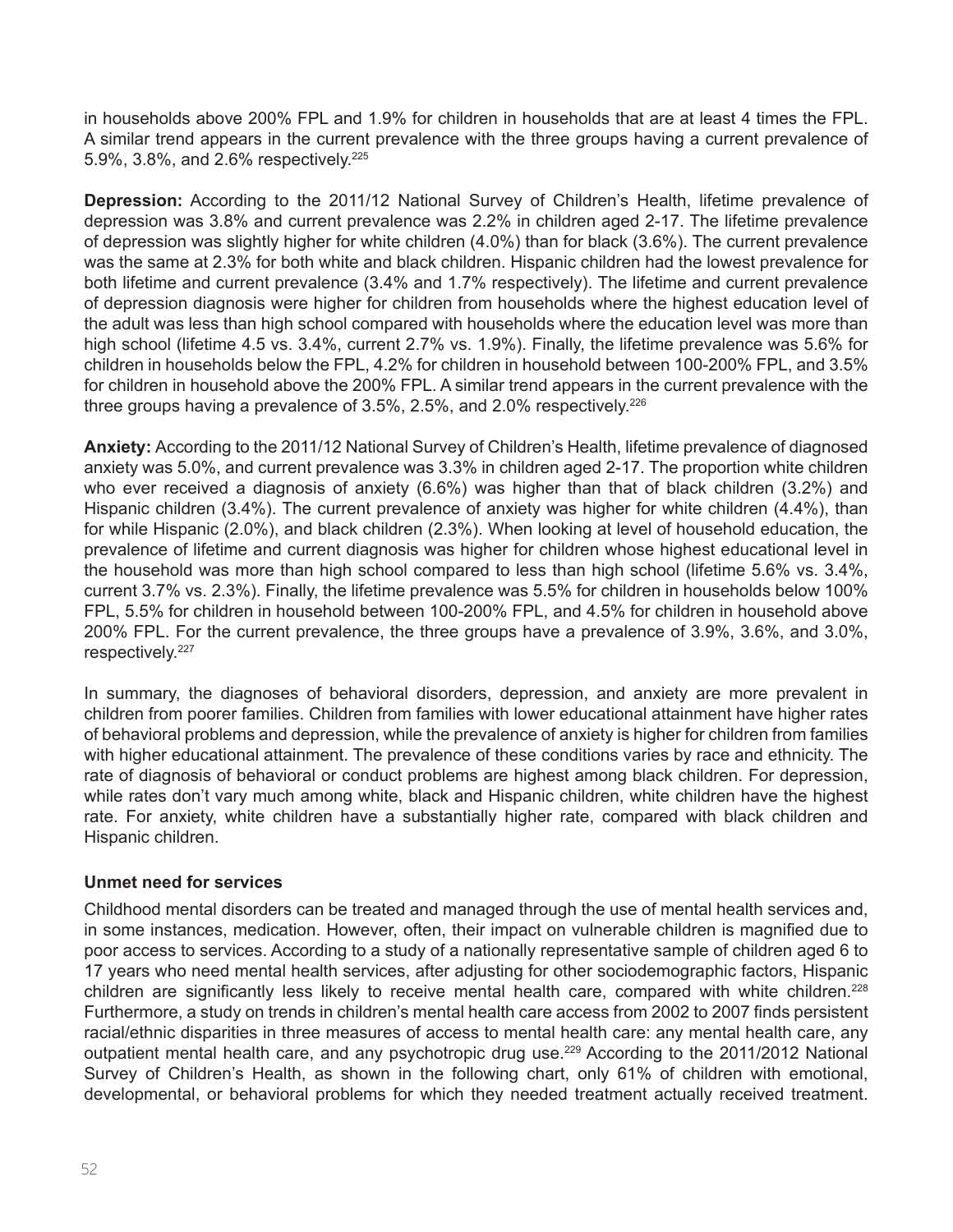Access to needed mental health care was greater among children of families with higher income, and progressively diminished as income level decreased; 69% of children who needed and received mental health care were from families with incomes at least 4 times the Federal Poverty Level versus 55% of children from families with incomes below the Federal Poverty Level. Parental education was another indicator of the likelihood of receiving mental health care for a child in need of it; 67% of children of families where the highest level of education was more than high school graduation vs. 45% for the child of families where the highest level of education was less than high school graduation). Finally, uninsured children are also less likely to receive care than those who have insurance. Children in need of mental health care who had private (66%) or public (59%) insurance had higher rates of receiving care, compared with the uninsured  $(42\%)$ .<sup>230</sup>



In addition to the problem of children with emotional, developmental, or behavioral problems not receiving the treatment they need, these problems are also not being reliably identified in pediatric primary care settings. The AAP Task Force on Mental Health recommends that all children and adolescents in primary care settings receive age-appropriate screenings: to identify socio-emotional problems in children aged 0 to 5 years of age; symptoms of mental illness and impaired psychosocial functioning in school-aged children aged 5 through adolescence; and substance abuse problems in adolescents.<sup>231</sup> However, studies in pediatric practices indicate that high proportions of patients with behavioral and emotional problems are not being identified, with one study finding that only 50% of those with clinically significant behavioral and emotional problems were identified.<sup>232</sup>

As long as vulnerable children lack access to mental health services that are pivotal for them to thrive, disparities in educational and life outcomes will persist.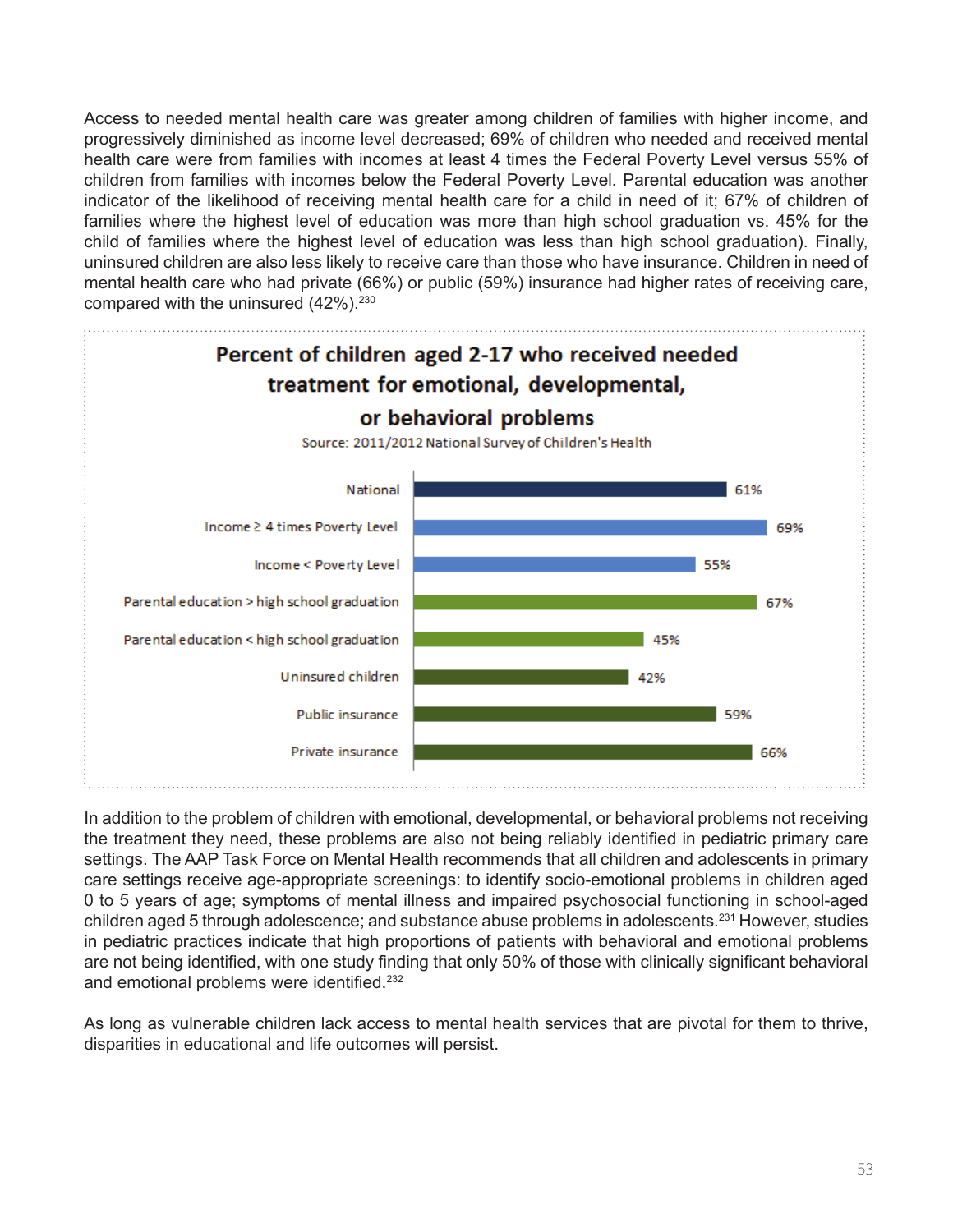#### **Impact on learning**

A number of studies have concluded that some mental and behavioral problems impact academic outcomes, even after controlling for socio-economic status and ACEs. Achievement as well as high school completion are both affected by some mental health and behavioral disturbances, and externalizing behaviors, such as ADHD and ODD, have the most proven impact on children's academic success. Internalizing disorders, on the other hand, appear to have less direct consequences on educational attainment.

A study examined the contributions of attention, internalizing, and externalizing problems at school entry to reading and math achievement at the end of high school in an ethnically and socioeconomically diverse sample of the Detroit student population who were following longitudinally. After adjusting for IQ and socioeconomic status, the study found that attention, internalizing and externalizing behavior problems at age 6 significantly predict achievement at age 17 to 18. When the different problems were analyzed simultaneously, the influence of externalizing and internalizing problems becomes non-significant, while attention problems significantly predicted math and reading scores. 233

An earlier prospective study of the impact of childhood emotional and behavioral problems on academic outcomes in a nationally representative sample found that, after adjusting for socio-economic indicators, when considered separately, both internalizing and externalizing problems were inversely related to the likelihood of receiving a high school degree. However, after analyzing the two simultaneously, externalizing problems were negatively associated with the likelihood of graduating high school, while internalizing problems were not. <sup>234</sup>

A cross-sectional study of a nationally representative sample of the US population examined the relationship of early onset mental health disorders (any disorder that started before 18 years of age) and educational milestones (primary school graduation, high school graduation, college entry, college graduation). Seventeen disorders were examined: mood disorders (major depressive disorder, dysthymia, bipolar disorder I and II studied together), anxiety disorders (generalized anxiety disorder, specific phobia, social phobia, panic disorder, separation anxiety, and posttraumatic stress disorder), substance disorders (alcohol and drug abuse and dependence), and impulse control disorders (intermittent explosive disorder, conduct disorder, oppositional defiant disorder, and attention deficit disorder). The analysis controlled for demographic characteristics and ACEs. The only statistically significant associations with failing to complete elementary school are for oppositional defiant disorder and alcohol abuse. Having three or more disorders at the same time is associated with higher odds of failing to complete elementary school. Externalizing behavior disorders were found to be more consistently associated with termination of schooling across the four milestones than internalizing disorders. Neither major depression nor generalized anxiety disorders were associated with subsequent termination of schooling at any of the milestones examined. Twelve of the seventeen disorders examined affected high school graduation in a statistically significant way, and having two or more disorders is associated with higher odds of not completing high school. The study also calculated that the proportion of people dropping out of high school would decrease by 10.2% in the absence of mental health disorders, and the proportion failing to complete primary school would decrease by 3.9%.<sup>235</sup>

Another cross-sectional study of a nationally representative sample examined the association of failure to graduate high school by age 18 with individual early onset psychiatric disorders and also adjusted for co-occurring disorders. Disorders included in the analysis were depression, dysthymia, mania, panic, specific phobia, social phobia, PTSD, and generalized anxiety disorders (GAD) for internalizing disorders, and conduct disorder, ADHD (attention type, hyperactive type, and combined type analyzed separately) for the externalizing disorders. After adjusting for ACEs, relevant socio-demographic characteristics and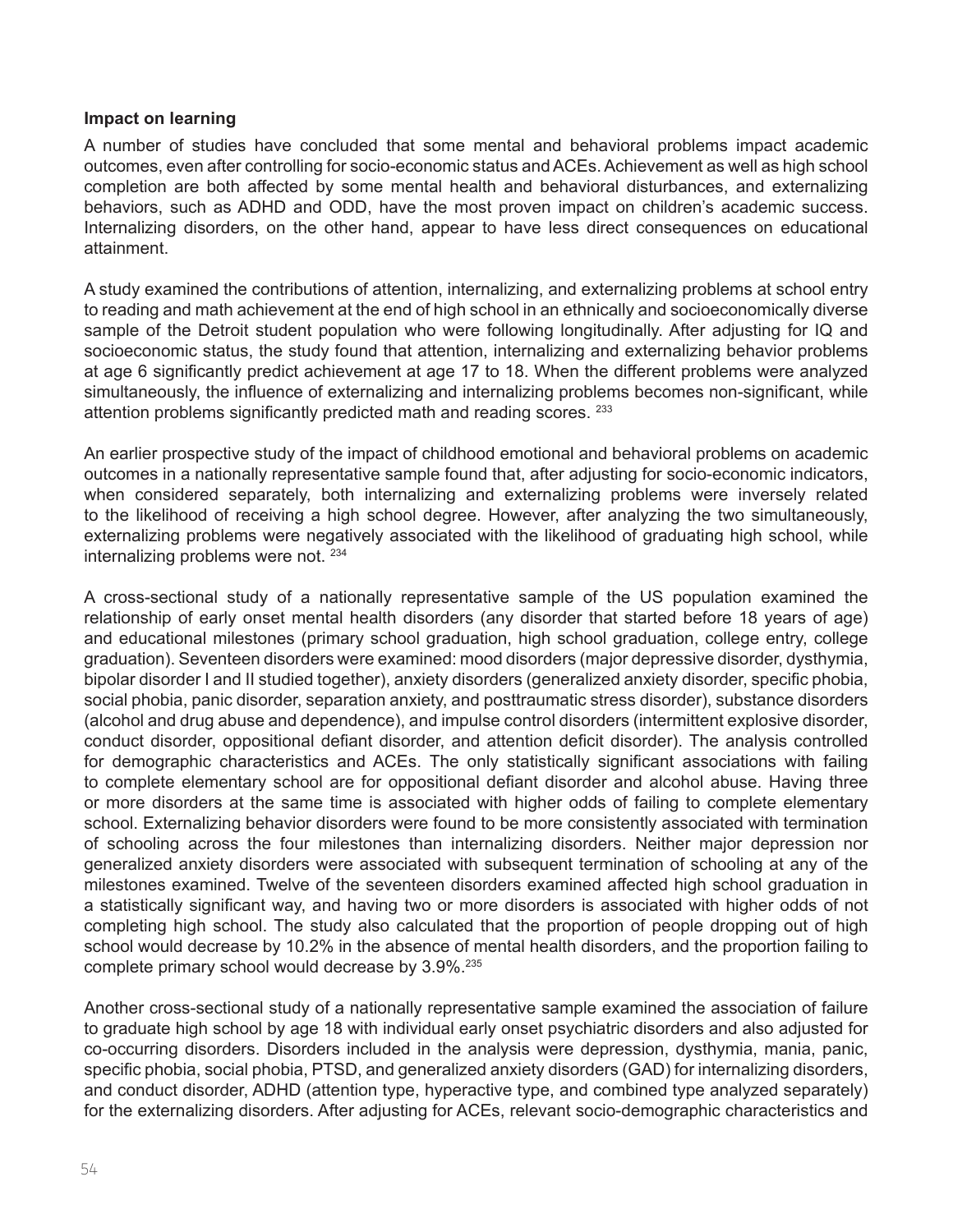co-existing disorders, failure to graduate from high school on time was significantly associated with all externalizing disorders, but not the internalizing disorders alone.<sup>236</sup>

However, a similar study was conducted amongst a nationally representative sample of the Australian population. The study analyzed the relationship between completing the tenth year of education by age 16 and the early onset of depressive disorders and anxiety disorders. The study concluded that, after adjusting for effects of prior trauma experiences, not completing the tenth year of education was significantly associated with early onset (<16 years of age) of major depressive disorders for females and bipolar and obsessive compulsive disorders for males. However it is important to note that attention deficit disorders were not amongst the disorders analyzed in the study. 237

Review of the scientific evidence on the link between mental health and behavioral disturbances and academic outcomes indicates that externalizing disorders appear to have the strongest impact on academic outcomes. Among the externalizing disorders, attention problems have strong evidence of impact on both math and reading scores, and on high school dropout. Other externalizing disorders, such as conduct disorder, appear to be associated mainly with high school dropout. A meta-analysis of mental health disorders and high school dropout amongst adolescents also found that, after cannabis use, externalizing disorders were the most significant predictors of failing to graduate from high school, and that the association was even stronger when the disorder occurred early in life. There is currently less evidence supporting direct consequences of internalizing disorders, such as mood and anxiety disorders, on high school dropout, compared with substance use and disruptive behavior disorders. Finally, socioeconomic background, academic achievement and family support were identified as significant mediating factors of the association between mental disorders and subsequent educational attainment. <sup>238</sup>

# **ADHD**

Attention-deficit/hyperactivity disorder (ADHD) is the most prevalent of mental health disturbances amongst children, and as such, will be discussed in more depth. As discussed in the previous section on mental and behavioral disorders, it has strong evidence of association with negative educational outcomes, among the other examined mental health disorders.

## *Definitions*

ADHD is a neurobehavioral disorder that begins in childhood. Symptoms of ADHD fall into three groups: inattentiveness, hyperactivity, and impulsivity. Some people with ADHD have mainly inattentive symptoms, some have mainly hyperactive and impulsive symptoms, and some have a combination of different symptom types. There is no test that can make or exclude a diagnosis of ADHD. The diagnosis is based on a pattern of symptoms examined in a clinical diagnostic evaluation, incorporating information from multiple respondents (e.g., parents, child, teachers, child care staff) and across multiple settings (e.g., home, school, child care), and an evaluation of co-occurring or confounding conditions. ADHD medication has long been used to effectively treat ADHD symptoms. High-quality behavioral interventions have also been shown to improve functional outcomes of many children with ADHD. 239,240

## *Prevalence & Unmet Need for Services*

Based on parents reporting whether their child received a diagnosis of ADHD from a healthcare provider, the 2011/12 National Survey on Children's Health estimates that about 1 in 10 (10%) children aged 2 to 17 received an ADHD diagnosis at some point in their lives. This represents over 6.3 million children nationally. Prevalence was higher for black (11%) and white children (12%) compared with Hispanics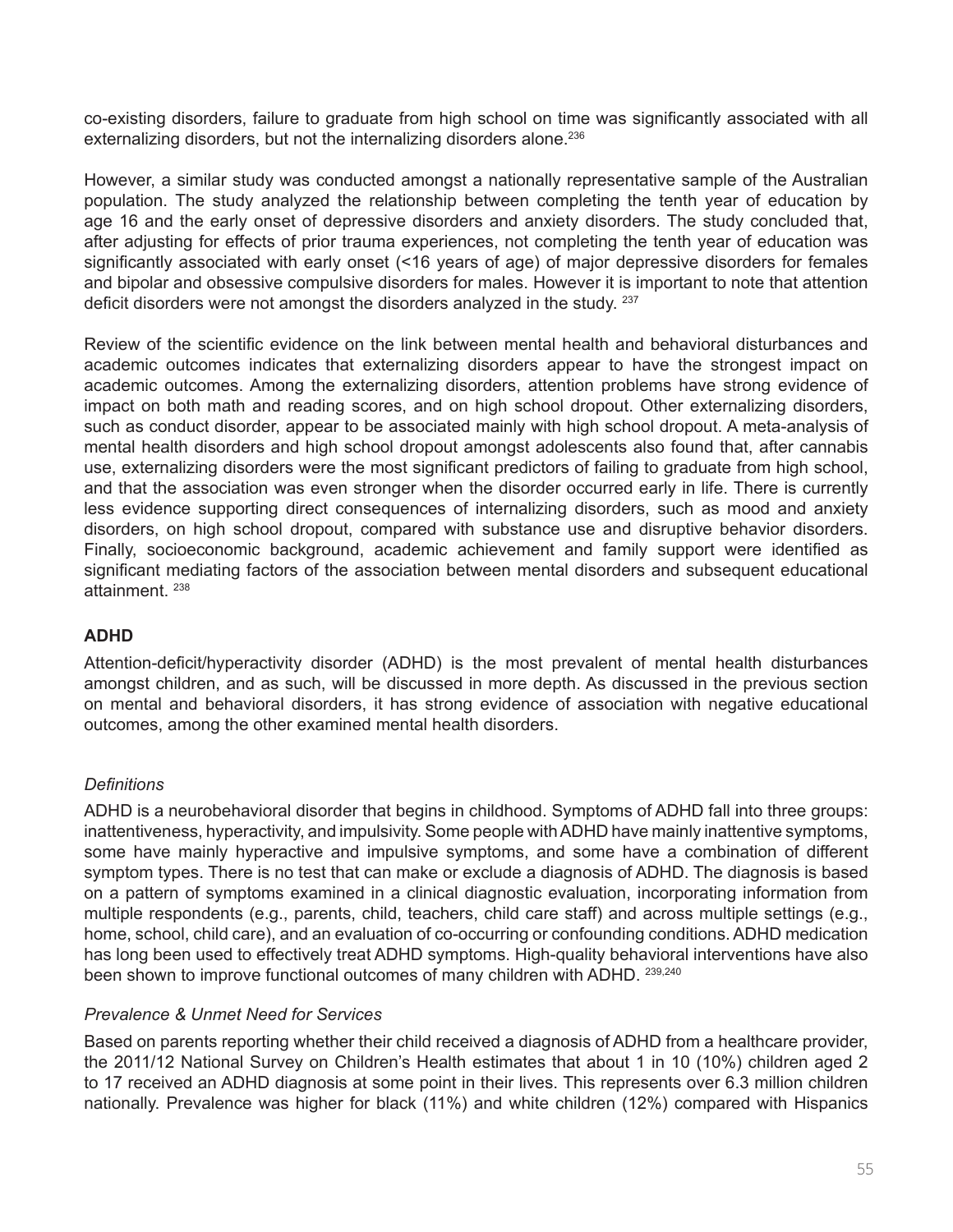(6%).241 Another national survey (the 2011 National Health Interview Survey) found that ADHD lifetime prevalence was 8% nationally in children aged 3 to 17, and prevalence was highest among white children (10%), followed by black children (9%), while Hispanic children had a significantly lower prevalence rate (6%).242 Recent literature has pointed out that black children and Hispanic children are less likely to be diagnosed with ADHD compared with white children<sup>243,344</sup> and black children are more likely to receive a diagnosis of Conduct Disorder than that of ADHD.<sup>245</sup>



The prevalence of ADHD was highest among children with family incomes below the Federal Poverty Level (11%) versus children from families at least 4 times the poverty level (8%).<sup>246</sup> Children with ADHD also have higher rates of ACES, compared with children without ADHD. About 45% of children with ADHD have two or more ACEs versus 23% of children without ADHD.<sup>247</sup> Only 69% of children who currently have ADHD are taking medication for their condition.<sup>248</sup> Furthermore, black children and Hispanic children with ADHD are less likely to be using medication, compared with white children.<sup>249,250</sup>

# *Impact on learning*

Attention-related disorders and ADHD have been proven to negatively impact learning, among many other life outcomes. A study compared the adaptive functioning of children diagnosed as hyperactive to a control group of children without the diagnosis. Researchers followed them into adulthood, looking at major life events. The hyperactive group had significantly lower educational attainment, compared with the control group, The hyperactive group was more likely to be working exclusively (not while in college), unemployed, or not in school, and less likely to be college students exclusively or students who work while in college. A significantly higher proportion of the hyperactive group had been retained in a grade at least once, suspended from high school, or placed in special education. A significantly smaller proportion of the hyperactive group graduated from high school. Members of this group had significantly fewer years of completed education, had a lower grade point average in the final years of their schooling, and ranked